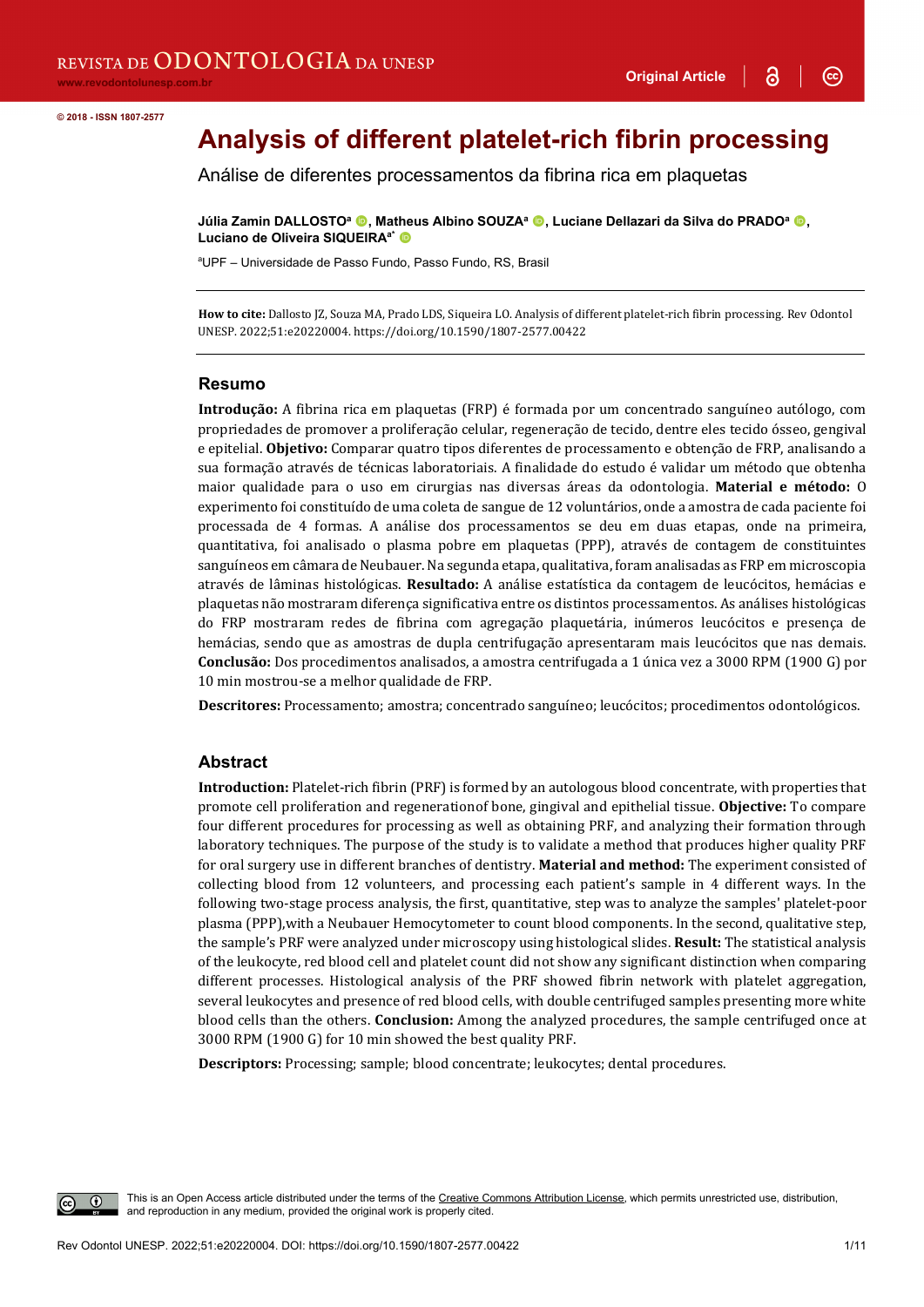#### **INTRODUCTION**

Platelet-rich fibrin (PRF) is essential for the proliferation of multiple cells, such as monocytes, macrophages, fibroblasts, osteoblasts, epithelial, endothelial cells, and so forth<sup>1-3</sup>.

PRF is obtained from an autologous blood sample (collected from the patients), and is mainly composed of a serum containing a large number of platelets, leukocytes, fibrin, among other blood components, with no addition of other external elements4.

While in the blood vessels, fibrin has a tridimensional architecture and plays a crucial part in the coagulation process, being responsible for directing angiogenesis and guiding epithelial cells towards the injured surface3.

Platelet-rich fibrin has been largely employed in procedures related to dental implants and treatment of osteitis, as healing complement for procedures such as gum graft surgery and for corrections of bone deformity, as well as for alveolar crest preservation in extractions and surgeries for oncology patients' bone regeneration<sup>4-6.</sup> It can also be used in dental surgeries in association with demineralized bone powder to substitute bone grafting, providing an adequate and less invasive bone formation5-7.

A number of nomenclatures other than PRF have been previously used in several works, such as platelet-rich plasma (PRP) and platelet-poor plasma (PPP). Both are also obtained from autologous blood samples and processed with centrifugation, however, PRP is a serum sample containing numerous free platelets with no fibrin network structure. PPP, in turn, refers to residual plasma after formation of PRF and PRP, as a supernatant in the test tube<sup>7-11</sup>.

The literature consulted for this research report the use of centrifugation between  $100G^{12}$  and 2000G13. Variation in centrifugation time, g-force, rotor type, centrifuge model and collection tube type are factors that may cause platelet concentrates with variability in the fibrinous matrix organization. Different biochemical and morphological properties, as well as changes in the kinetics of release of cell growth factors, may directly interfere with the quality of the patient's response to PRF use14,15.

Despite of the consensus regarding centrifugation at low g-force, the proper conditions to formalize the laboratory processing are not sufficiently clear as to allow for a better response and clinical standardization.

Taking into consideration the methods' standardization and reproducibility, mindful of patient's safety and meeting of clinical laboratory standards in accordance with ANVISA's (The Brazilian Health Surveillance Agency)16 Board Resolution (RDC) No. 302, of October 13th, 2005 (regarding validation, conservation, and quality control), this study aims to analyze four types of blood processing to obtain PRF. For this purpose, we assessed the advantages and disadvantages of each technique by comparing the differences among them, using variables like time and speed of centrifugation to standardize the procedure of obtaining PRF for further clinical application.

## **MATERIAL AND METHOD**

## **Design**

This is basic research, of experimental, exploratory, descriptive, and analytical nature, in order to validate a blood sample processing method to obtain platelet-rich fibrin (PRF) for further use in dental procedures and minor outpatient surgeries.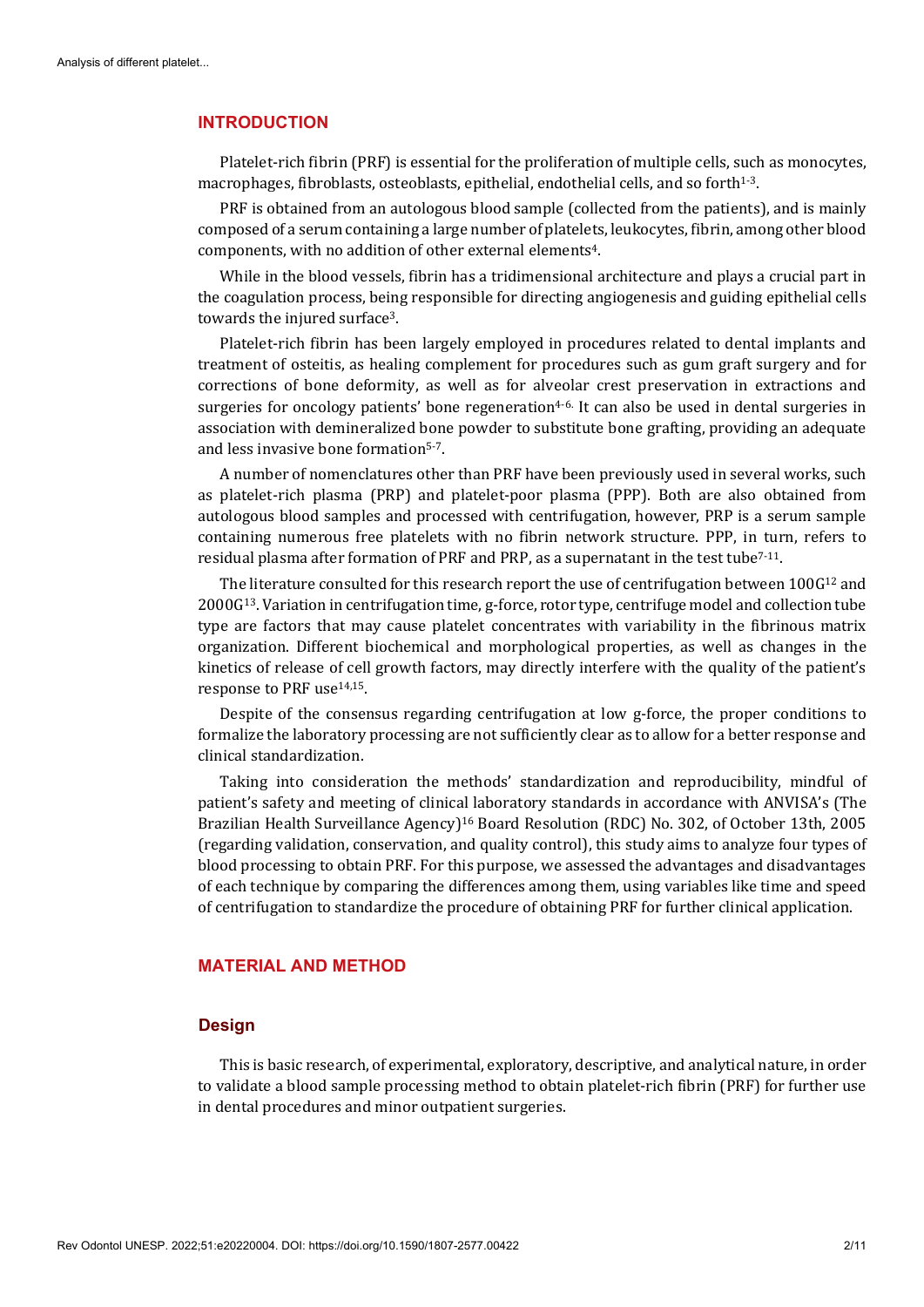## **Casuistic**

Twelve healthy volunteer patients aged between 18 and 40 years, both male and female, were included in the study. None of the individuals used medication at the moment of the analysis. The following exclusion criteria were considered: patients with chronic use of antiplatelet and anticoagulant drugs, with a chronic condition (diabetes, thrombophilia, hypertension, dyslipidemia, inflammatory/infectious condition), with history of hemorrhages or blood disorders.

## **Ethical Factors**

This research was developed according to the following declarations and guidelines on research involving human beings: the Nuremberg Code, the Declaration of Helsinki, and the Resolution No. 466, of December 12nd, 2012, of the National Council of Health, the present study was approved and regulated by the Ethics Committee of the University of Passo Fundo – RS – Brazil, based on CAAE (Proof of Application for Ethical Review) certificate No. 31336320,1,0000,5342.

## **Methodological Factors**

After selection and interview of the volunteers that met the inclusion and exclusion criteria, we collected 10 mL of blood from the antecubital fossa and aliquoted it in 2.5ml, to be stored in 4 PVC test tubes (BD®) without adding anticoagulant for obtaining PRF. The following processing variables were analyzed: number of centrifugations, time, and speed of centrifugation. For the quantitative assessment, we proceeded with the counting of leukocytes, RBCs, and platelets of the PPP with a Neubauer Hemocytometer. As for the qualitative assessment, the PRF samples were embedded in paraffin and the histological slides were colored with Hematoxylin and Eosin.

#### **Sample Processing**

After the aliquot procedure, the collected blood samples were incubated at a temperature of 37<sup>o</sup>C for 30 min, for blood clot formation. Subsequently, the samples were processed according to the procedures described below.

Processing step A: Samples centrifuged only once at 1500 RPM (950 G) for 15 min.

Processing step B: Samples centrifuged only once at 3000 RPM (1900 G) for 10 min.

Processing step C: Samples centrifuged once at 1500 RPM (950 G) for 15 min. PRF transferred to another clean tube and centrifuged again at 1500 RPM (950 G) for 15 min.

Processing step D: Samples centrifuged once at 3000 RPM (1900 G) for 10 min. PRF transferred to another clean tube and centrifuged again at 1500 RPM (950 G) for 10 min.

The aforementioned protocols were performed at a speed, g-force, and longer time than the proposed by Choukroun et al.15 (2001), 750G for 12 min aiming at the formation of a fibrin network with lower number of RBCs, more fibrin and leukocytes, and consequently, better healing quality.

We used the benchtop centrifuge model Fanem Excelsa Baby I, with centrifugation speed rates based on relative centrifuge force (g-force) calculated by the following equation:

G-Force =  $1,118 \times R \times (RPM/1000)^2$  (1)

Where R is the value of the rotor centrifuge radius<sup>16</sup>.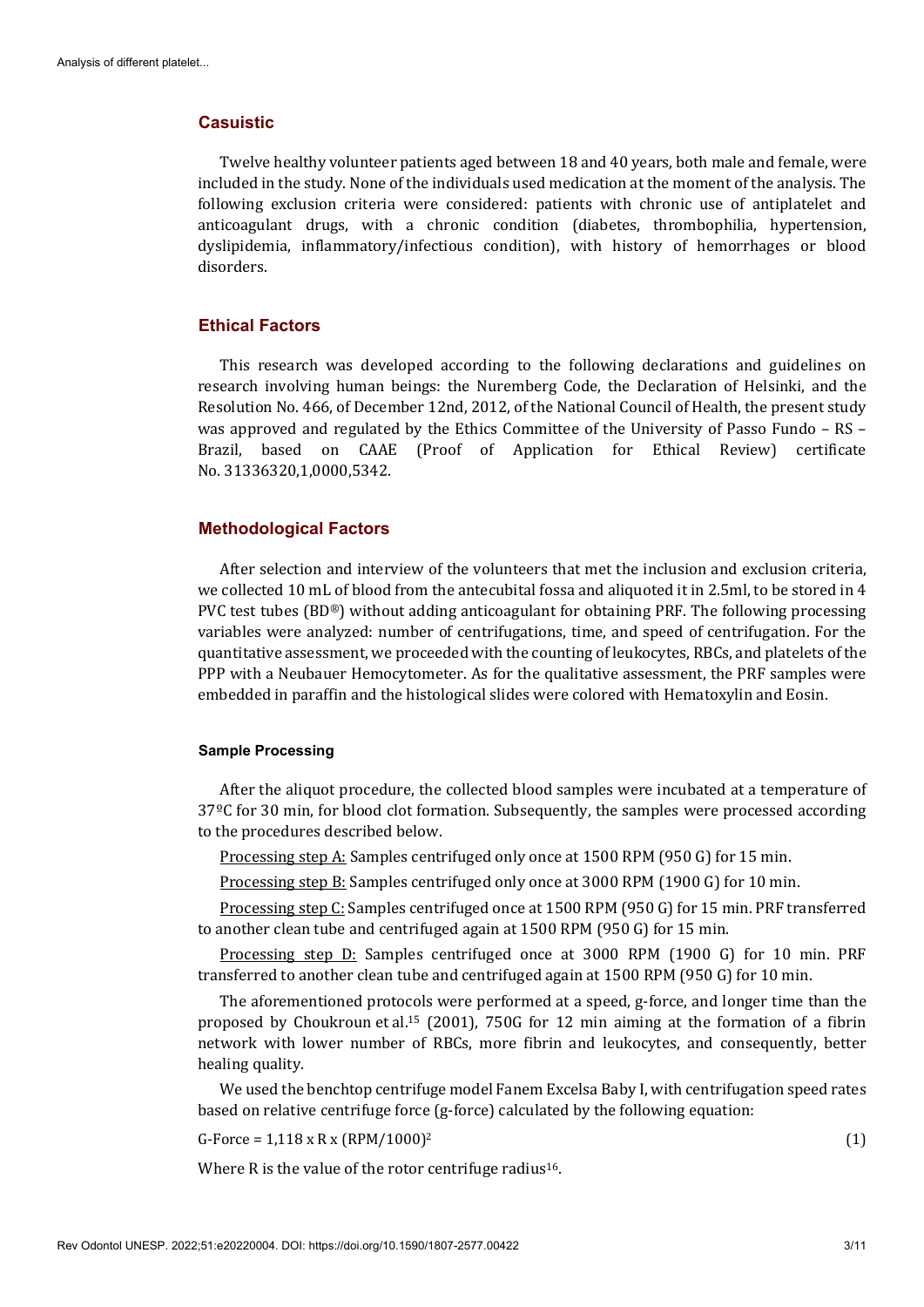

**Figure 1.** Illustration of rotor radius determination and g-force. Source: authors.

There are several sizes and models of centrifuges available on the market, always expressing centrifugation rates in rotations per minute (RPM). However, when considering a centrifuge's gforce, centrifugation at 2000 RPMs on an equipment with a 5cm rotor radius (Figure 1) provides a 223.60Gs g-force, while a 10cm benchtop centrifuge provides a 447.20Gs g-force at the same RPM speed, thus demonstrating the need of standardizing speed with g-force, not with RPMs.

For the qualitative analysis of the PRF, after conducting the processing procedures under different conditions, we performed a histological analysis of the samples by sorting them in a vial containing 10% formaldehyde, and forwarding it to a pathology laboratory for the preparation of the slides through microtome sectioning of the PRF samples. All analysis were performed qualitatively through optical microscopy.

In order to prepare the slides, the material was firstly inserted in a clean test tube containing 10% formaldehyde. For dehydration, the samples were stored in vials containing alcohol for 20 minutes each, where the alcohol content was increased on each flask. Samples were subsequently stored in two vials containing xylol for 30 min each, placed in two flasks containing paraffin for 30 min per vial, embedded in paraffin and beeswax. After cooling, the material was cut with the microtome and fixed on the slides, which were sent to the oven to remove the paraffin from the material, and were then colored with Hematoxylin and Eosin.

For the quantitative analysis, centrifugation was followed by the counting of RBCs, leukocytes, and platelets in the PPP. We chose to carry out the analysis in platelet-poor plasma (PPP) (Figure 2), since the gelatinous matrix of the PRF hampers the performance of the Neubauer Hemocytometer (Figure 3). Despite the electronic counting of cells being more reproductible and reliable, the constituent matrix of the PRF and the PPP may obstruct the aspiration probe and counting cell chamber in the flow cytometry; therefore, cell counting was conducted in duplicate by two analysts with the Neubauer Hemocytometer, counting in quadruplicate.



Figure 2. Formation of fibrin after centrifugation. Source: Adapted from Miron et al.<sup>17</sup>.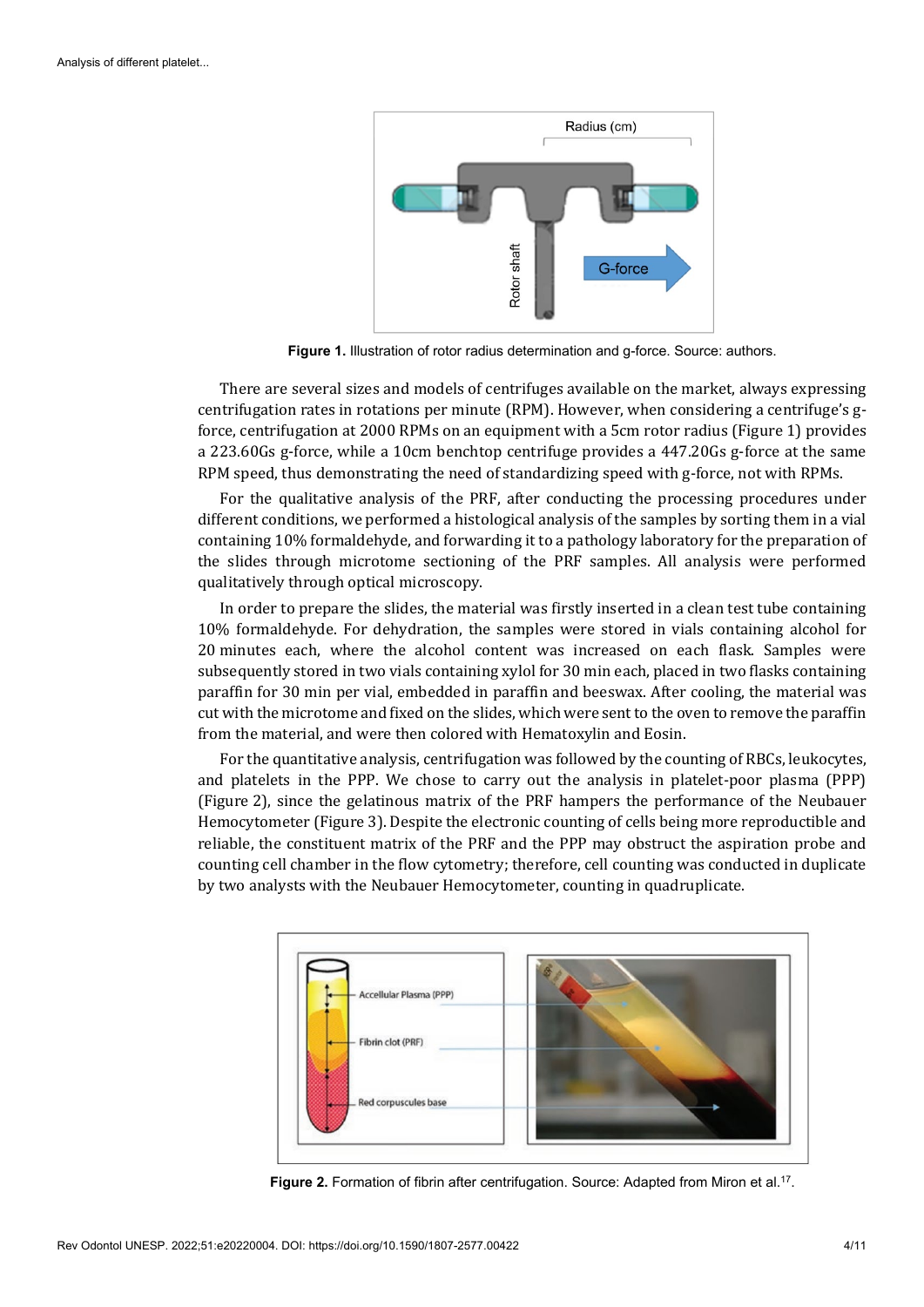The RBCs and platelets counting was performed manually with the Neubauer Hemocytometer. Using an automated pipetting system, 25μL of the PPP was mixed in a test tube at 5mL of Hayen isotonic diluent (Exodo Científica®). After homogenization of the solution, the Neubauer chamber was filled, and the erythrocytes counted. We counted all five small quadrants of the central reticle in the Hemocytometer. Considering a 1:200 dilution, we applied the formula RBCs/10<sup>5</sup>/ $\mu$ L = No. of erythrocytes counted x 200 x 10 x 5 (where 200 is the dilution value, 10 is the correction to 1mm3 of the chamber height, and 5 is the counted area).

For the leukocyte counting, 50 μL of the PPP were added to 1mL Türk solution (acetic acid at 2% methylene blue) sorting the leukocytes at the 4 external reticles (No. of leukocytes counted in the chamber x 20 x 10) /4 (where 20 is the dilution value, 10 is the correction to  $1mm<sup>3</sup>$  in the chamber height, and 4 is the number of counted reticles)18.



**Figure 3.** Reticles in the Neubauer Hemocytometer. Four external quadrants (4 lines and 4 columns) where the leukocytes are counted. Central quadrant (5 lines and 5 columns, subdivided in 4 lines and 4 columns, identified with letters from A to E), where the RBCs and the platelets are counted.

## **Statistical Analysis**

Couting of leukocytes, RBCs, and platelets was performed in duplicate by two analysts. The average of the four counting procedures generated the cell quantification of each of the 12 samples. were transcribed to a work spreadsheet for statistical analysis. Firstly, we applied a Shapiro-Wilk test for normality determination. For results comparison of different processing procedures, a Kruskal-Wallis test for non-parametric data was adopted. For analysis of stochastic dominance, we used Dunn's post hoc test on the statistical package of the SPSS 23.0 software. Results were considered statistically significant upon  $p \le 0.05$ . All results were assessed and expressed as median and interquartile interval.

#### **RESULT**

After the processing procedures, most of the samples presented PRF formation characterized by a light yellow/whitish part and a portion containing the formation of blood clot with RBC presence, characterized by a red color. However, for clinical use, the part containing RBCs was discarded.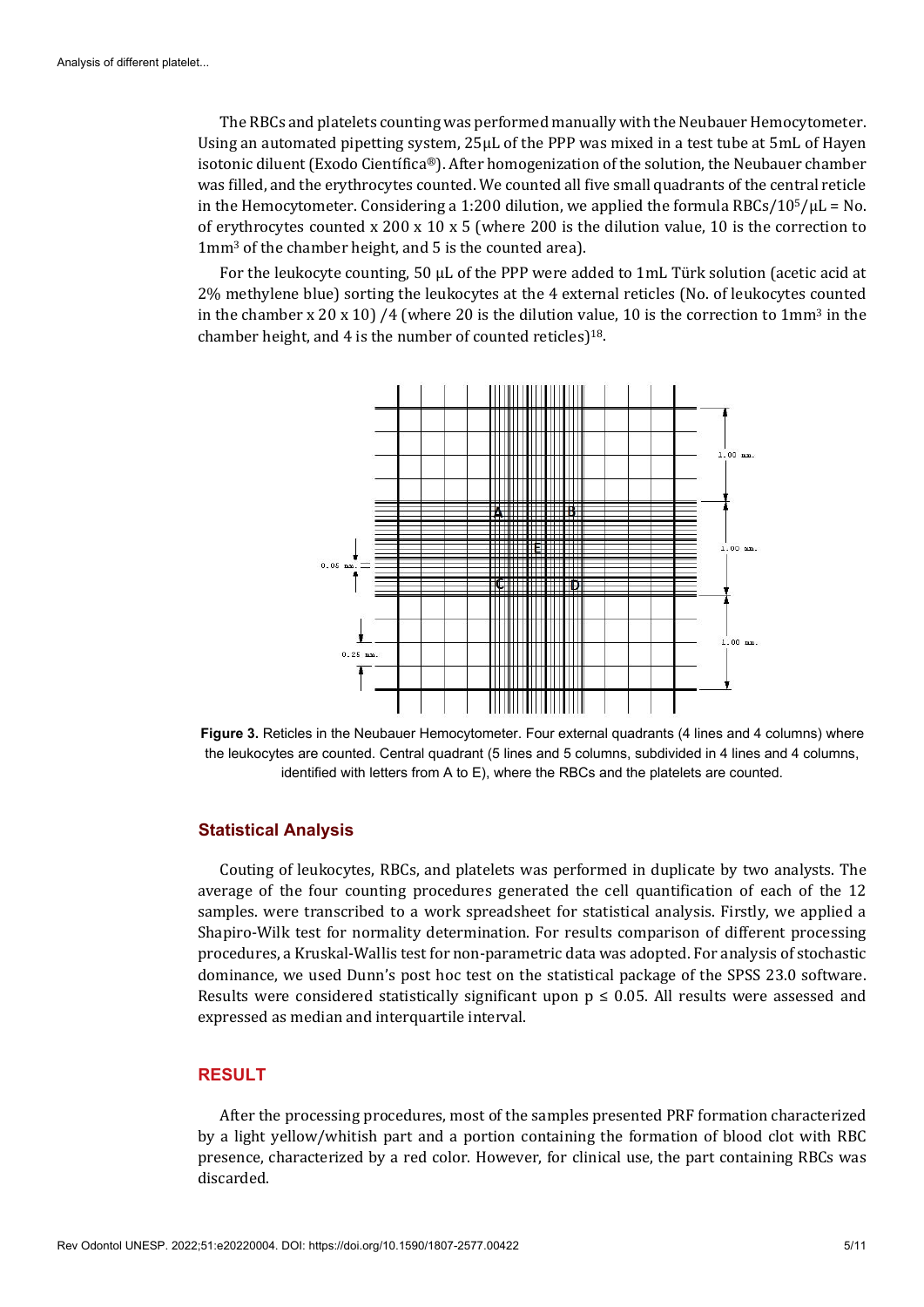In general, a visual assessment of the samples indicated a low volume PRF due to the amount of blood used to obtain it (2.5mL). Processing step A analysis showed a more friable PRF, with some samples not even forming PRF. Processing step B presented a more malleable and voluminous PRF. In Processing steps C and D, most of the samples showed PRF with lower volume, more compact and greater rigidity, as demonstrated in the following Figure 4:



Processing step A Processing step C Processing step B Processing step D **Figure 4.** Represents the formation of PRF in Processing steps A, B, C, and D, respectively.

The PRF samples were analyzed qualitatively using histological analysis, since the formation of the fibrin network (gel) interferes with cell quantification, making it impossible to count platelets, leukocytes, or RBCs in fibrinous mesh.

Processing step A Processing step C Ľ F F Processing step B Processing step D



**Figure 5.** Histological profile of samples of platelet-rich fibrin (PRF) in Processing steps A, B, C, and D, respectively. Caption: F – Fibrin; L - Leukocytes.

Corroborating the macroscopic findings from the blood clot analysis, the histological examination shows a disorganized and grouped leukocyte infiltration in treatments A and C, but mainly in treatment D (Figure 5). The samples of Processing step B presented an organized structure with fibrin network, leukocytes, platelets and erythrocyte aggregation on a more organized and structured histological pattern than with the other processing steps.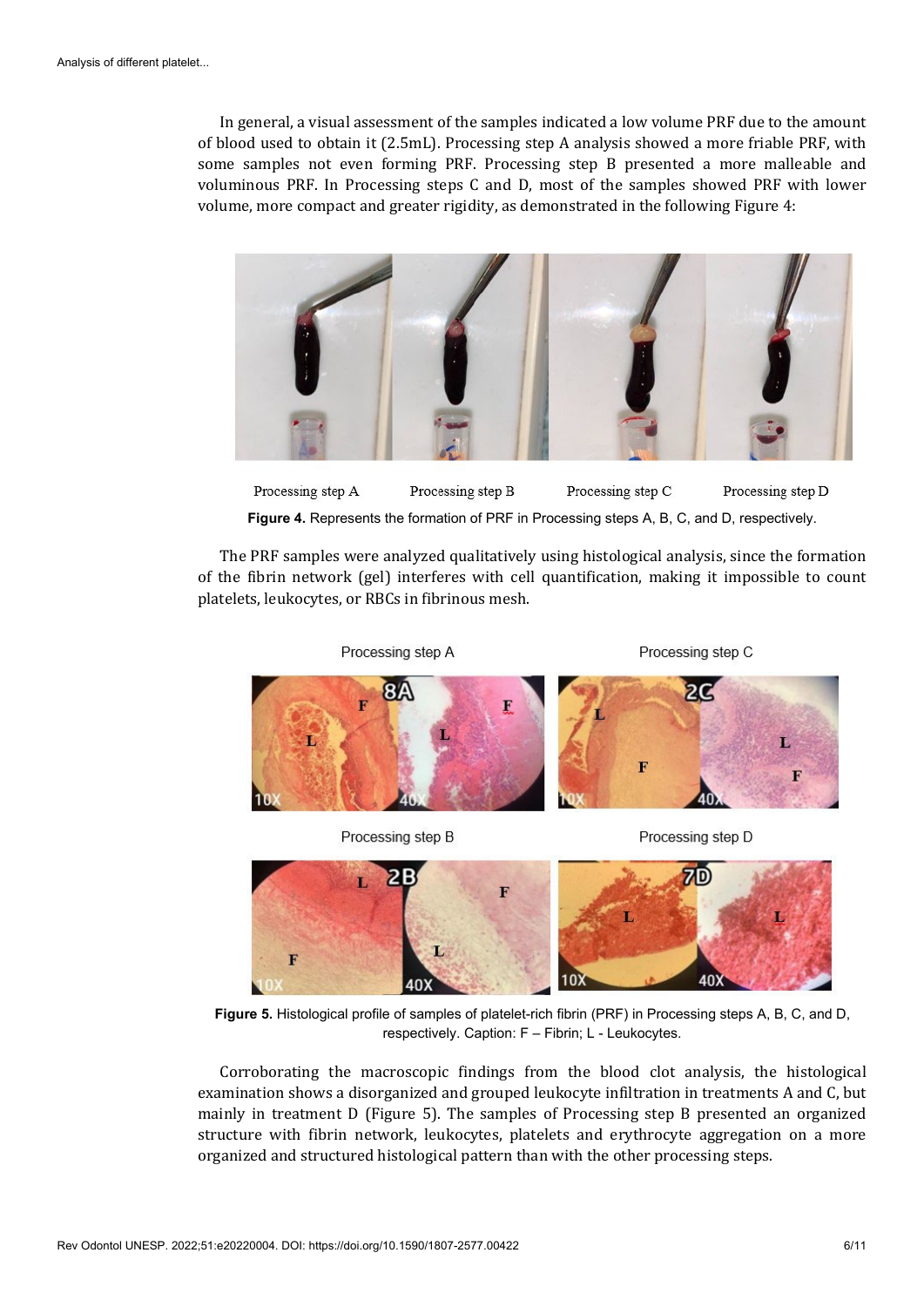For quantification of the different cell lineages in the PPP, the samples were processed right after blood clot formation. Counting cells with the PPP and not with the PRF is hence justified, as the process needs to be performed in a fluid sample and not in gelled form. Since the present study is meant to be basic research, the sample validation process in the area of laboratorial biochemistry recommends the exposure to different conditions of processing, storage, and stability, in order to insure laboratorial quality control.



**Figure 6.** Counting of platelets, RBCs, and leukocytes performed with different processing/treatments ensuing centrifugation and after 24h under refrigeration (4°C). Results were assessed and expressed as median and interquartile range. \*P<0.05 with Kruskal-Wallis test for non-parametric data, followed by Dunn's post hoc test.

The statistical analysis of the results from the Kruskal-Wallis test for non-parametric data according to Dunn's test post hoc showed no significant distinction between the different types of sample processing. Despite each counting being performed in quadruplicate, we found a high standard deviation that seems to be loosely related to the rigorous methodology, but pertinent to the individual cell variation in leukocyte count and different variables implied in the cascading coagulation phenomenon of each individual sample.

## **DISCUSSION**

The use of autologous platelets concentrate in clinical practice has proved to have some potential for supraphysiological doses release, with 6 to 8 times of growth factor, responsible for promoting local healing16-18.



**Figure 7.** Preparation of platelet-rich fibrin and its application to dentistry. Source: Adapted from Miron et al.<sup>17</sup>.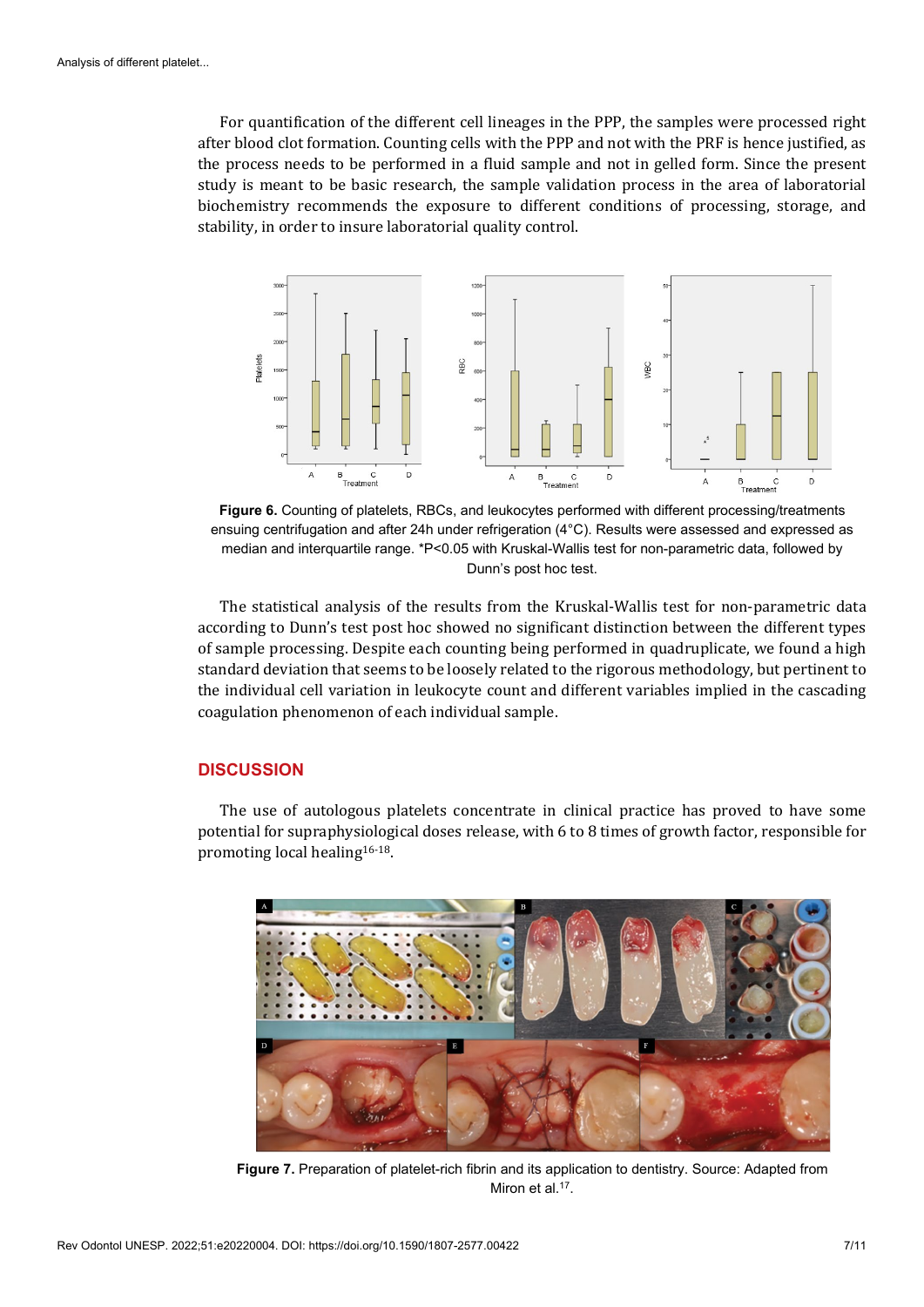Photo A in Figure 7 shows a recently collected platelet-rich fibrin (PRF). Photo B shows the formation of PRF membranes after serum drainage, while photo C presents the elaboration of PRF "plugs", molded during the serum drainage process. Photographs D, E, and F illustrate the clinical evolution throughout three months of use and healing of the dental alveoli after extraction filled with a PRF "plug". Significant bone regeneration was observed without bone grafting<sup>17</sup>.

This study adopted a horizontal centrifugation using mobile rotor instead of fixed/inclined rotor, since such centrifugation methodology allows to separate the elements by density (platelets < leukocytes < RBCs). In addition, horizontal centrifugation promotes no morphological deformities in cell elements, due to its lower shear force against tube walls. Cell deformity in the fixed rotor promotes a higher number of platelets and growth factors in the distal tube, when compared to the PRF's<sup>11</sup>.

Histological and qualitative analysis of the PRFs obtained through the different types of processing demonstrate that fibrin network formation with platelet aggregation constituted of numerous leukocytes and contained RBCs. Samples processed through methods A and B (both centrifuged once) presented a higher gelatinous volume of PRF, with more serum retained in the network structure. Samples processed through methods C and D (both with double centrifugation) presented a more compact PRF (±20% of the volume, when comparing it with the samples centrifuged once), less gelatinous, and with lower plasma content retained in the net. On account of being lower and less clinically manipulated, Processing steps C and D may influence the use of PRF, depending on the lesion extension. In turn, by virtue of presenting less serum, the network structure may be more compact and consistent. Based on such scenario, we also discourage double centrifugation since the change of tubes may increase the sample's iatrogenic contamination risk.

Processing steps C and D, both with two centrifugations, showed a smaller PRF size, however, according to a microscopic analysis of the sample, such reduced size does not imply a higher concentration of essential network components – fibrin, platelets, and leukocytes. These processing procedures showed an increase in the presence of leukocytes with residual amount fibrin, thus not being recommended. Such qualitative finding is corroborated by Miron et al.<sup>11</sup> (2020), concluding that the higher the speed and time of centrifugation, the larger the serum volume, with lower number of platelets and higher the number of leukocytes in the PRF. Using speeds of 200G results in a higher number of platelets and growth factors, but with less leukocytes and fibrin, while the speed of 700G tends to be the opposite.

The quantitative analysis of the counting of leukocytes, platelets, and RBCs from the PPP samples with the Neubauer Hemocytometer demonstrates that Processing step A obtained a higher number of platelets and RBCs, and a lower number of leukocytes, than the other samples, corroborating Miron et al.11 (2020). Due to the performance of only one centrifugation at lower rotation, such elements remained in the PPP, generating a lower amount in the PRF. That being said, the statistical analysis of the Kruskal-Wallis test results for non-parametric data showed no significant difference among the samples.

The analysis of the platelets counting results (Figure 6) revealed that treatments A and B led to a lower number of platelets in the PPP than with Processing steps C and D. The counting of elements in the PPP is inversely proportional to the PRF, indicating that the presence of platelets is greater in scenarios of samples centrifugated once, corroborating Miron et al.11 (2020) and Choukroun et al.15 (2001). Yet, the speed proposed by both groups of authors was 700G for 8min and 700G for 12 min, respectively, contrary to the speeds of 950 and 1900G used herein.

According to Oliveira et al.13 (2020), even lower centrifugation speeds (200G) tend to promote an increase in the number of platelets and a decrease in fibrous structure, causing a higher platelet activation for producing vascular endothelial growth factors along with a more liquid PRF, which is the PRP. Such type of more fluid PRF would be better suited for skin healing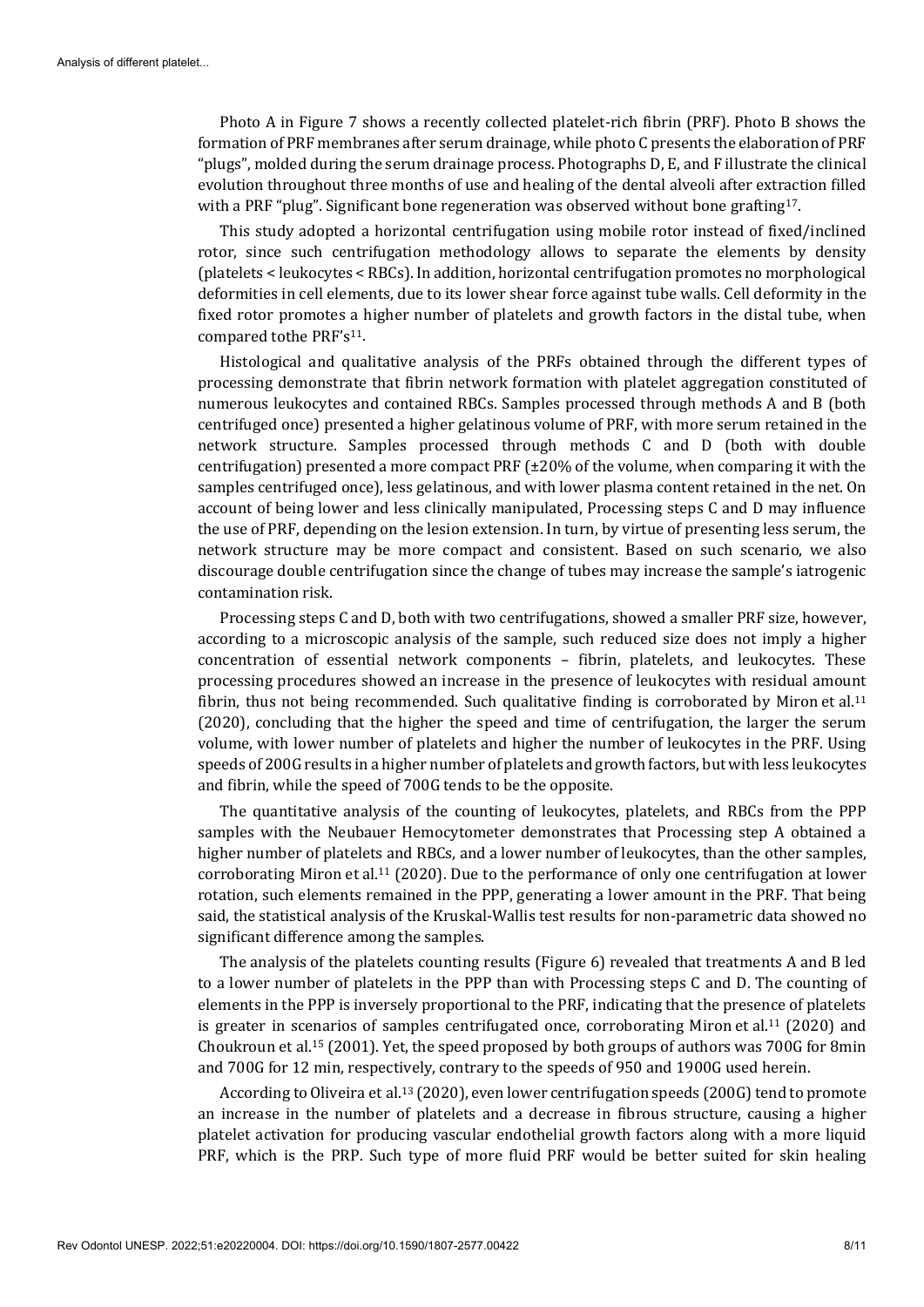processes, while a higher speed of 700G would form a higher fibrin content PRF, more indicated for surgical procedures.

The analysis of RBCs counting in the PPP (Figure 6) showed that the lowest values were found in Processing step B. Double centrifugation in Processing steps C and D presented an inconsistency due to its greater leukocyte cellularity in the PPP, while the PRF's histological analysis (Figure 5) showed a higher number of leukocytes through microscopic assessment, probably due to the lower fibrin content found in the microscopic analysis. Lower centrifugation and speeds were characterized by a lower counting of leukocytes, but with predominance of monocytes11, involved in the phagocytic and scarring processes. The assessment of the remaining serum from the Processing step A indicated that after a certain centrifugation time some samples formed PRF, where the present fibrin and plateletsdeveloped a network during incubation at 37°C, followed by centrifugation. The absence of PRF formation in Processing step A may have derived from the low sampling volume that allowed platelets and coagulation factors to remain in the supernatant throughout the processing, hampering the formation of a more voluminous and consistent PRF.

This study is innovative, on account of its analytical rigidity (testing in quadruplicate, divided between two analysts), in addition to the standardization of the samples' processing using the gforce and the RPMs at different speeds, as well as proposing time and quantity of centrifugations for further clinical tests. Furthermore, we performed a qualitative analysis (histological analysis, through optical microscopy) combined with a quantitative analysis (cell counting with the Neubauer Hemocytometer) of blood components for PRF production.

Nevertheless, this study is limited by the number of samples due to the amount of processing procedures and replication for each analysis, making the processing rather time-consuming. The analysis of the results indicated a high standard deviation that allowed no significant statistical differences to be shown, despite the variability found along with the healthy and homogenous population selected by the exclusion criteria. In addition, the methodology was based on analytical quality control, and the individual hematological variations are very particular. The counting of platelets, leukocytes, and RBCs in the hemogram is individual, considering the particularities and complexity of the hemostasia and coagulation systems of different individuals, which would justify these variations and lack of publications on the topic.

The collected blood volume to obtain the PRF for each processing (2.5ml) served only for *in vitro* standardization purposes, providing the PRF with a limited structural formation according to the blood volume used to form it. For further studies targeting *in vivo* application, we suggest that the blood volume collected to obtain the PRF be of approximately 10mL, proportional to the number of tubes needed according to the lesion extension or surgery, considering the patient's clinical history.

The non-standardization of centrifugation speeds is related to the purpose of the referred clinical procedure. For most cases, the literature establishes optimum speed of processing between 400G and 700G for 8 to 12 min, forming PRF with a well proportioned volume of platelets, leukocytes, and fibrin<sup>11</sup>, being indicated for surgical procedures, dental extractions, and implants15. Conversely, lower speeds from 200 to 400G for 5 min result in a more liquid PRF with a high concentration of platelets, leukocytes, and growth factors $11$ , mainly indicated for skin healing treatments16.

The initial hypothesis of proposing a processing method with higher speeds was not confirmed, thus suggesting that centrifugation at speeds below 700G may be more indicated depending on the clinical procedure11,16,17. However, the results obtained herein allow us to reproduce the findings described in the literature regarding PRF histological analysis, as well as counting of platelets, RBCs, and leukocytes obtained from the PPP.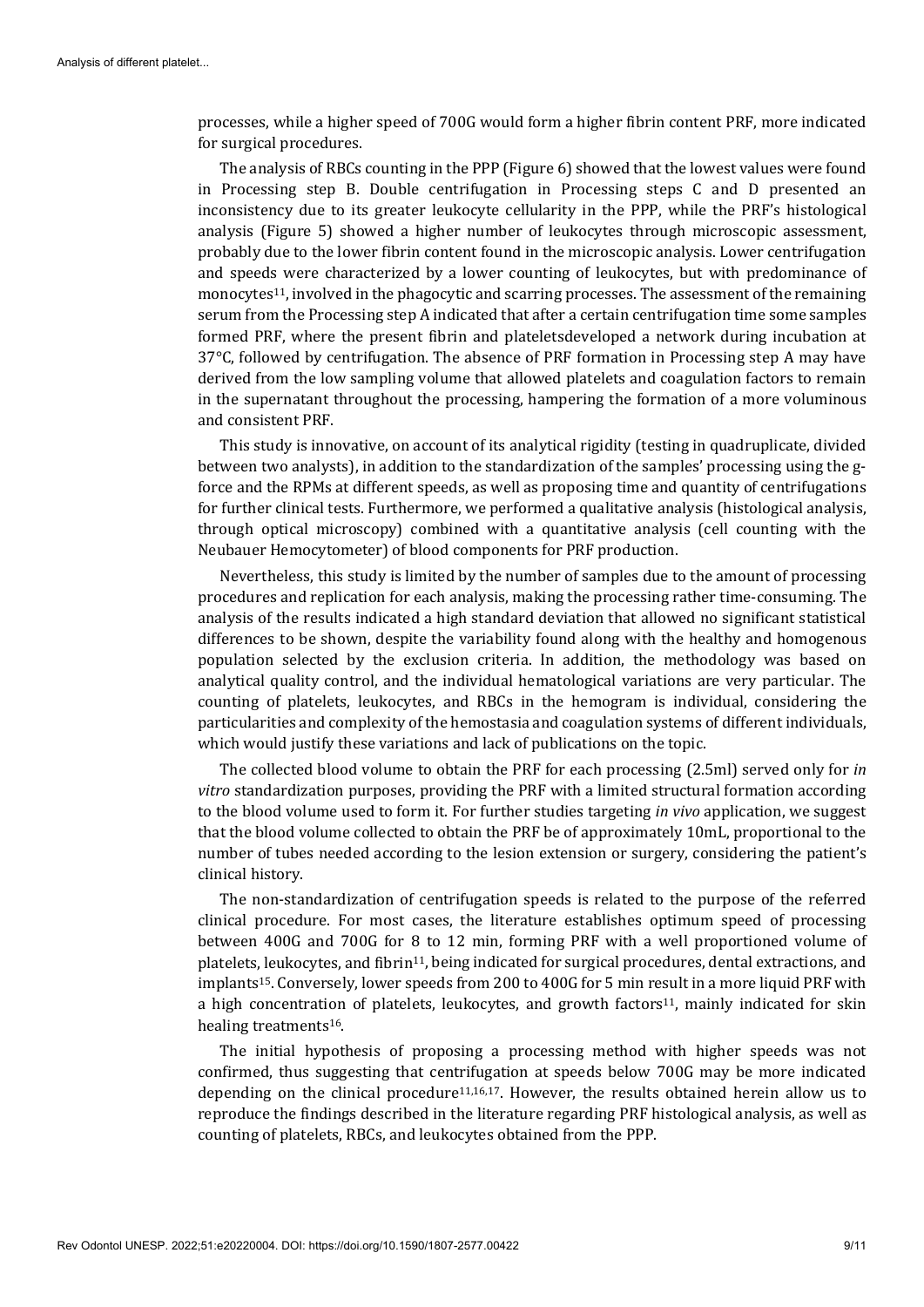## **CONCLUSION**

The statistical analysis intragroup of the results does not allow us to define an optimum processing technique, in view of the sensitivity of the analytical methods and patients' interpersonal hematological variation. In spite of that, the variations found show that low-speed processing (Processing step A) presented incomplete and late formation of PRF, with high rate of missing samples. In contrast, double centrifugation in Processing steps C and D promoted a very small, compact and rigid PRF, with low flexibility and higher iatrogenic contamination risk due to the change of tubes, which may restrict its use in clinical application. Thereby, despite the reservations pointed out in the discussion, the processing procedures performed in the present study indicate that procedure B reached the best *in vitro* quality.

## **REFERENCES**

- 1. Alves R, Botelho J, Machado V, Rua J, Delgado A, Mendes JJ. Fibrina rica em plaquetas (prf) aplicações em periodontologia e implantologia. Rev OMD. 2019;2:31-9.
- 2. Salgado-Peralvo A, Sánchez-Linares S, Salgado García A. Revisión del uso de la malla de fibrina autóloga en la regeneración de los tejidos bucales. Gaceta Dental. 2015 Feb;266:114-23.
- 3. Costa PA, Santos P. Plasma rico em plaquetas: uma revisão sobre seu uso terapêutico. RBAC. 2016;48(4):311-9.
- 4. Amaral RG, Dietrich L, Gontijo GR, Parsia Gontijo JM, Costa MDMA. Benefícios da utilização da fibrina rica em plaquetas na implantodontia. Rev Odontol Contemp. 2018 Maio;1(2):37.
- 5. Vasconcellos AVB, Teixeira APF, Cruz PV. Plaqueta rica em fibrina: um novo conceito em reparação tecidual. Innov Implant J Biomater Esthet. 2008 Set;3(6):27-31.
- 6. Khayat AIF, Miranda JES, Andrade WA, Khayat YF, Santos JLB. Aplicabilidade da fibrina rica em plaquetas em implantodontia. Anais do V Congresso de Educação em Saúde da Amazônia; 2016 nov; Universidade Federal do Pará. 2016.
- 7. Camargo GACG, Oliveira RLB, Fortes TMV, Santos TS. Utilização do plasma rico em plaquetas na odontologia. Odontol Clín-Cient. 2012 Jul-Set;11(3):187-90.
- 8. Lima MVF, Soares JA, Rocha LEA, Egawa WY, Negreiros WA. O uso da fibrina rica em plaqueta como potencializador do reparo ósseo em lesões intra-ósseas na maxila: relato de caso. Arch Health Invest. 2018;7(5):135.
- 9. Porto GCC, Reis MS, Kataoka TH, Soledade KR. Uso de plasma rico em plaquetas na Odontologia: revisão integrativa. Revista Textura. 2018;12(20):162-70. [http://dx.doi.org/10.22479/desenreg2018v12n20p162-170.](https://doi.org/10.22479/desenreg2018v12n20p162-170)
- 10. Schneider KVM, Silva RBB. Plasma rico em plaquetas (PRP): classificação, mecanismos de ação e métodos de obtenção. REAS. 2020;(47):e3184.
- 11. Miron RJ, Chai J, Fujioka-Kobayashi M, Sculean A, Zhang Y. Evaluation of 24 protocols for the production of platelet-rich fibrin. BMC Oral Health. 2020 Nov;20(1):310. [http://dx.doi.org/10.1186/s12903-020-01299-w.](https://doi.org/10.1186/s12903-020-01299-w) [PMid:33160335.](https://www.ncbi.nlm.nih.gov/entrez/query.fcgi?cmd=Retrieve&db=PubMed&list_uids=33160335&dopt=Abstract)
- 12. Alissa R, Esposito M, Horner K, Oliver R. The influence of platelet-rich plasma on the healing of extraction sockets: an explorative randomised clinical trial. Eur J Oral Implantol. 2010;3(2):121-3[4.](https://www.ncbi.nlm.nih.gov/entrez/query.fcgi?cmd=Retrieve&db=PubMed&list_uids=20623037&dopt=Abstract) [PMid:20623037.](https://www.ncbi.nlm.nih.gov/entrez/query.fcgi?cmd=Retrieve&db=PubMed&list_uids=20623037&dopt=Abstract)
- 13. Oliveira LA, Borges TK, Soares RO, Buzzi M, Kuckelhaus SAS. Methodological variations affect the release of VEGF in vitro and fibrinolysis' time from platelet concentrates. PLoS One. 2020 Oct;15(10):e0240134[. http://dx.doi.org/10.1371/journal.pone.0240134.](https://doi.org/10.1371/journal.pone.0240134) [PMid:33027285.](https://www.ncbi.nlm.nih.gov/entrez/query.fcgi?cmd=Retrieve&db=PubMed&list_uids=33027285&dopt=Abstract)